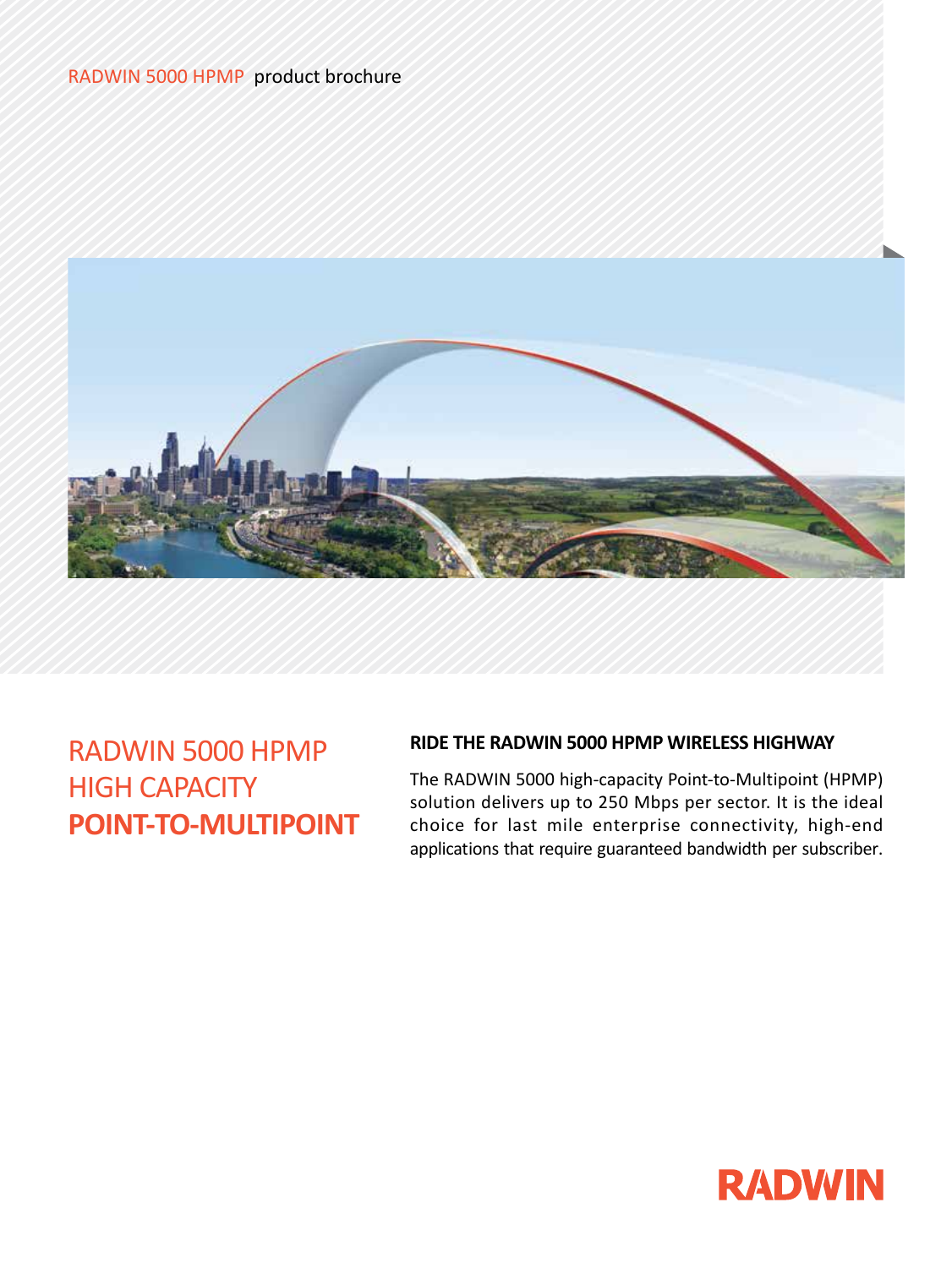### **RADWIN 5000 HPMP Highlights**

- » Up to 250 Mbps per base station sector
- » Fixed and Nomadic capabilities
- » Variety of subscriber units 5, 10, 25, 50, 100 Mbps
- » Upgrade subscriber units' capacity via a software key
- » Small form factor MIMO subscriber units
- » OFDM, MIMO 2x2 / Diversity enables real NLOS deployment
- » Low and constant latency
- » Long range 40 Km / 25 miles
- » Supporting Multiband : 2.3-2.4 or 2.5-2.7 or 3.3-3.8/3.65 or 4.9-6.0 or 5.7-6.4 GHz in the same unit
- » Coexists with RADWIN's Point-to-Point solutions

### **RADWIN 5000 HPMP APPLICATIONS**

#### **CARRIERS & ISPS**

RADWIN 5000 HPMP is an excellent revenue generator for carriers and ISPs that are looking to deploy last mile enterprise connectivity and deliver high-capacity broadband access to end users. Carriers can leverage RADWIN 5000 HPMP high capacity capabilities and NLOS outstanding performance to backhaul wireless and landline access systems such as Wi-Fi hot spots, 3G/LTE small cells and DSLAMs.

### **GOVERNMENT & ENTERPRISE NETWORKS**

RADWIN 5000 HPMP offers exclusive wireless broadband infrastructure for government and enterprise networks to dramatically reduce their total cost of ownership when implementing the following applications:

- » Connectivity of high resolution video surveillance
- » Wide range inter-office connectivity
- » Mission critical broadband applications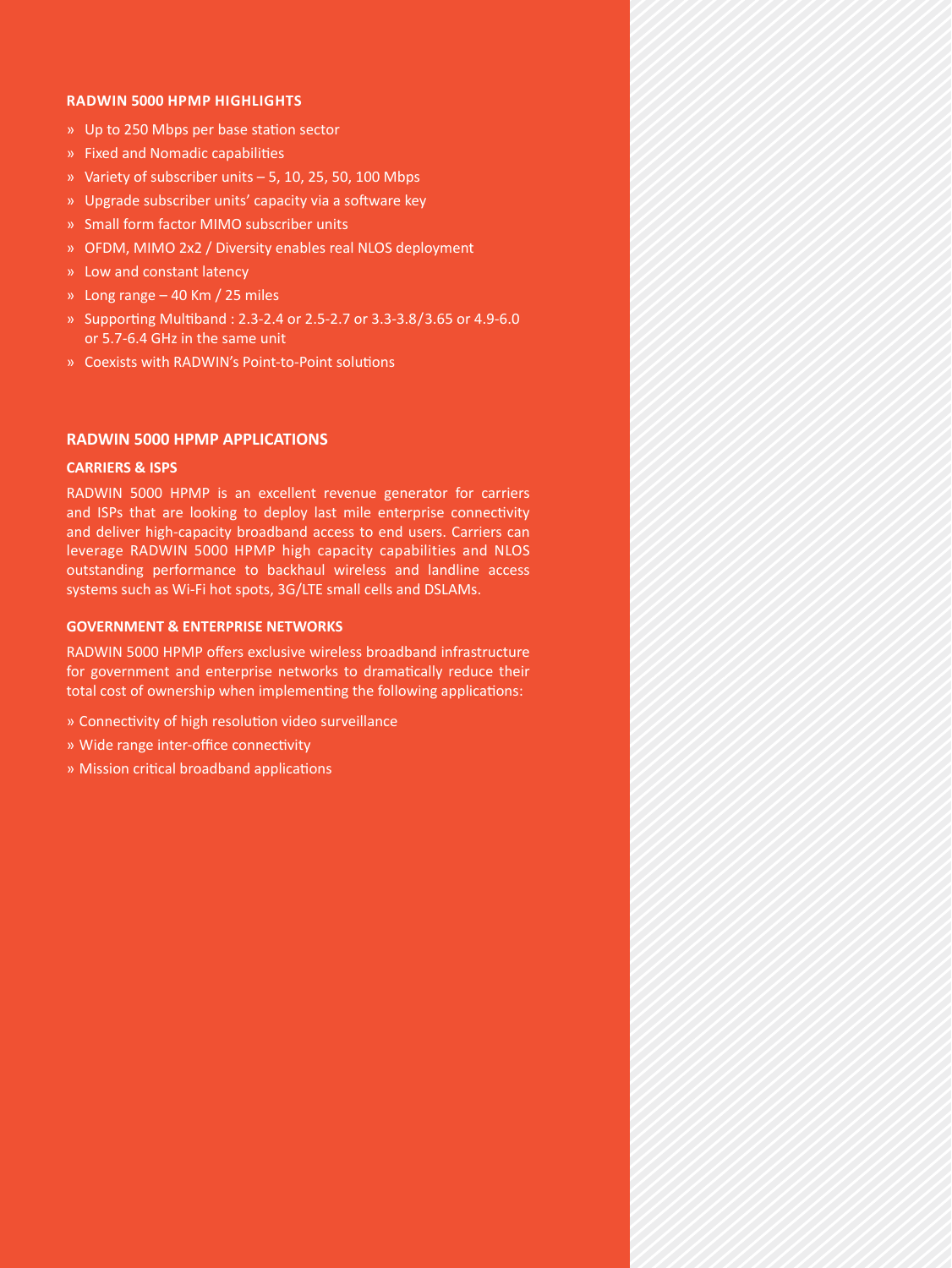# "RADWIN 5000

operates in the toughest conditions, including non lineof-sight scenarios. The subscriber units are lightweight and unobtrusive and the installation was carried out easily."

Eamonn O'Donnell, President Bandwidth Telecommunications Ireland

"What we love about RADWIN 5000 is that it provides up to 100 Mbps full duplex throughput at a great price."

Robert van Kempen President, WiFi4All **Netherlands** 

"The RADWIN 5000 high-capacity systems allow us to connect businesses with guaranteed bandwidth. They also have a small footprint and low power usage, making them the perfect fit for our needs."

Stefan Englhardt COO Genias Germany

# **Product Key Benefits**

## **Highest Base Station Capacity for the Best User Experience**

RADWIN 5000 HPMP base station supports up to 250 Mbps per sector, delivering high capacity over a single radio unit. Together with high-capacity subscriber units (HSUs), RADWIN 5000 HPMP enables service capacity of up to 100 Mbps per subscriber.

### **Greater Spectrum Efficiency for Faster ROI**

RADWIN 5000 HPMP provides the highest spectrum efficiency available (above 6 bps/Hz) in the Point-to-Multipoint sub-6 GHz arena for greater throughput over narrower channel bandwidth.

# **Secured Service Level Agreement (SLA) for Demanding Applications**

RADWIN's Smart Bandwidth Management (SBM) maximizes throughput for active users; yet, when the base station is congested, SBM assures user bandwidth per subscription agreement to uniquely guarantee SLA.

## **Superb Performance in Harsh Conditions**

RADWIN 5000 HPMP incorporates advanced interference mitigation techniques that assure superior operation in harsh conditions in licensed or unlicensed bands. Combined with OFDM, MIMO 2x2 and antenna diversity, RADWIN 5000 HPMP establishes robust link performance in nLOS /NLOS deployments.

## **Full Span of Asymmetric Traffic**

RADWIN 5000 can deliver more than 90% of channel traffic in either an uplink or downlink direction. This capability is ideal for full asymmetrical applications (e.g. video surveillance, IPTV) as well as for symmetrical traffic.

# **Highest Security Level**

RADWIN 5000 is FIPS 197 certified and equipped with AES 128 and AES 256 encryption, making it the ideal choice for a variety of government and mission critical applications.

# **Multi-Band Capabilities - All in a Single Unit**

RADWIN 5000 HPMP radios support an extensive range of frequency bands in the same unit for flexible radio planning.

# **Low Visual Impact Subscriber Units**

RADWIN 5000 HPMP offers a variety of HSUs, some guaranteeing exceptionally low visual impact due to the small form factor integrated MIMO antenna.

# **TDD Synchronization, Enabling Dense Deployments with Maximum Performance**

RADWIN 5000 base station enables TDD synchronization of all collocated sectors within a site and between base stations located in different sites. This synchronization prevents mutual interference between closely situated radio units and saves tower space and spectrum.

### **Co-Exist with RADWIN PtP**

RADWIN 5000 HPMP and RADWIN Point-to-Point solutions create complimentary TDD synchronized solutions for last mile and backhaul deployments using the same RADWIN Network Management System (RNMS).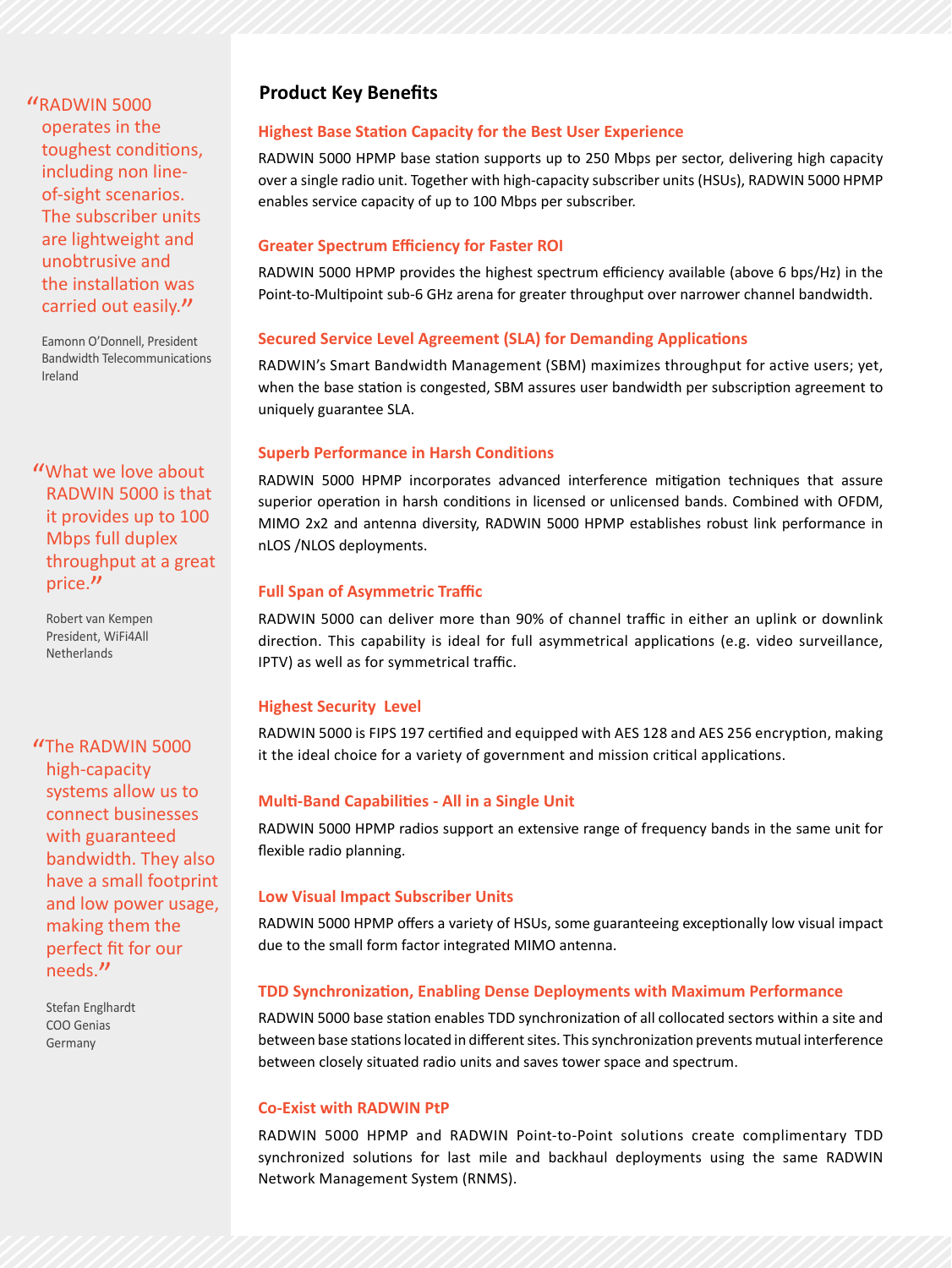# **RADWIN 5000 HPMP Components**

RADWIN 5000 HPMP base station and subscriber units comply with IP67 for effective deployment in harsh conditions. Supporting multi frequency bands, 2.3 to 6.4 GHz, these units comply with a variety of regulations: ETSI, FCC, IC (Canada) WPC (India) and MII (China). All radio units consume low power and are fed through a PoE device.



### **HBS – High Capacity Base Stations**

HBS is a high capacity OFDM / MIMO 2x2 outdoor base station unit that can cover a single sector in MIMO mode, using dual polarized antenna, or dual sectors when working with two single-polarized antennas.RADWIN HBS portfolio supports fixed and nomadic applications, providing varying levels of capacity: 250, 100, 50Mbps, and a low visual impact HBS delivering 25 Mbps.

## **HSU – High Capacity Subscriber Units**

RADWIN 5000 HPMP provides a variety of high capacity subscriber units (HSUs) that deliver 5, 10, 25, 50 and 100 Mbps for fixed and nomadic applications. The capacity of the units can easily be upgraded from 5 to 25 Mbps via a software key. This enables low initial investment while securing further capacity growth.

Three types of models are available:

**HSU with Integrated MIMO Antenna** 

This low visual impact HSU model includes a dual polarized MIMO antenna that is attached to the radio unit for easy installation.

### **Connectorized HSU for External Antennas**

This low visual impact HSU model includes dual connectors for a high gain external antenna that enables long range, high-capacity deployments.

**HSU with Integrated MIMO Antenna for Video Cameras** 

This HSU model includes a dedicated PoE port for video camera connectivity together with an integrated antenna and AC power feed. The unit simplifies and reduces the costs of video camera installations.





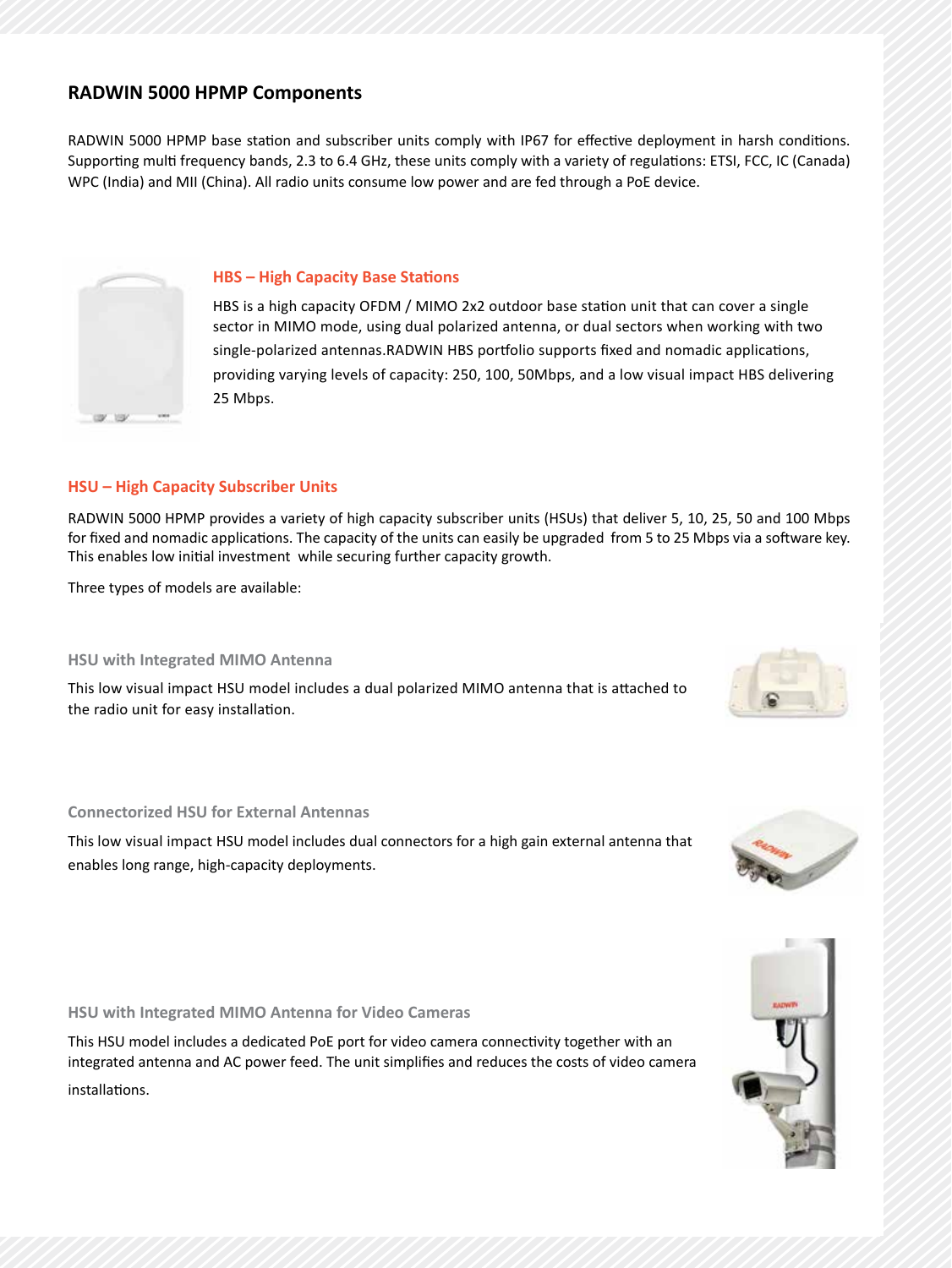## Product Specifications **Capacity**

|                                                 | <b>Base Station</b> |  |  | Subscriber units                                                                                        |  |  |  |  |  |  |
|-------------------------------------------------|---------------------|--|--|---------------------------------------------------------------------------------------------------------|--|--|--|--|--|--|
|                                                 |                     |  |  | $HBS 5025$ $HBS 5050$ $HBS 5100$ $HBS 5200$ $HSU 505$ $HSU 510$ $HSU 610$ $HSU 520$ $HSU 525$ $HSU 550$ |  |  |  |  |  |  |
| <b>Maximum Net</b><br><b>Aggregate Capacity</b> |                     |  |  | : 25 Mbps: 50 Mbps: 100Mbps: 250 Mbps: 5 Mbps: 10 Mbps: 10 Mbps: 25 Mbps: 25 Mbps: 50 Mbps              |  |  |  |  |  |  |

# **Frequency Bands & Antenna Configurations**

| $2.3 - 2.4$ GHz       |                      |          | Con.             |      | Con.             | $:$ Int. 13dbi $:$<br>Con.                                                                                |                                     |                      |               | : Int. 19dbi:<br>Con.                                                        |
|-----------------------|----------------------|----------|------------------|------|------------------|-----------------------------------------------------------------------------------------------------------|-------------------------------------|----------------------|---------------|------------------------------------------------------------------------------|
| $2.5 - 2.7$ GHz       |                      |          |                  | Con. |                  |                                                                                                           |                                     | :Int.19dbi :<br>Con. |               |                                                                              |
| 3.3 - 3.8GHz, 3.65GHz |                      |          |                  |      | Con.             |                                                                                                           | $:$ Int. 22 or $:$<br>13dbi<br>Con. | Con.                 | Con.          | :Int.22dbi : Int.13dbi : Int.22dbi :<br>Con.                                 |
| $4.9 - 6.0$ GHz       |                      | Int. 90° | Int. 90°<br>Con. |      | Int. 90°<br>Con. | $\frac{\mathsf{Int.15dbi}}{\mathsf{Int.15dbi}}$ Int. 15dbi $\frac{1}{2}$ Int. 15dbi $\frac{1}{2}$<br>Con. | Con.                                |                      | Con.          | Int.15dbi : Int. 23dbi:<br>Con.                                              |
| $5.7 - 6.4$ GHz       |                      |          | Con.             |      | Con.             |                                                                                                           | $:$ Int. 24 or $:$<br>15dbi<br>Con. |                      | 15dbi<br>Con. | $\sqrt{\frac{1}{1}}$ Int. 24 or $\frac{1}{1}$ <sub>Int.</sub> 24 dbi<br>Con. |
|                       |                      |          |                  |      |                  |                                                                                                           |                                     |                      |               |                                                                              |
| PoE Out               | $:$ IEEE 802.3af $:$ |          |                  |      |                  |                                                                                                           |                                     |                      |               |                                                                              |

**Con.** - Connectorized unit; **Int.** - Integrated Antenna

Protocol **Protocol Example 2018** SNMPv1, SNMPv3, Telnet, HTTP

**NMS Application RADWIN NMS (RNMS)** 

### **Radio**

| <b>Number of HSUs per HBS</b>           | Up to 32 HSUs or HMUs simultaneously                                                             |  |  |  |
|-----------------------------------------|--------------------------------------------------------------------------------------------------|--|--|--|
| Range                                   | Up to 40 Km / 25 miles                                                                           |  |  |  |
| <b>Frequency Bands</b>                  | Multiband radio supporting 5.7-6.4 GHz or 4.9-6 GHz or 3.3-3.8 GHz or 2.5-2.7 GHz or 2.3-2.4 GHz |  |  |  |
| <b>Channel Bandwidth</b>                | Configurable: 5, 10, 20, 40 MHz                                                                  |  |  |  |
| Modulation                              | 2x2 MIMO-OFDM (BPSK/QPSK/16QAM/64QAM)                                                            |  |  |  |
| <b>Adaptive Modulation &amp; Coding</b> | Supported                                                                                        |  |  |  |
| <b>Sector Bandwidth Allocation</b>      | Configurable: Symmetric or Asymmetric                                                            |  |  |  |
| DFS (FCC & ETSI)                        | Supported                                                                                        |  |  |  |
| <b>End to End Latency</b>               | Typical: 4msec to 12msec                                                                         |  |  |  |
| <b>Diversity</b>                        | Supported at HBS & HSU                                                                           |  |  |  |
| <b>Spectrum Viewer</b>                  | Supported at HBS & HSU                                                                           |  |  |  |
| <b>Max Tx Power</b>                     | 25 dBm at HBS & HSU                                                                              |  |  |  |
| <b>Duplex Technology</b>                | <b>TDD</b>                                                                                       |  |  |  |
| <b>TDD Synchronization</b>              | Inter & Intra site synchronization (co-existence with RADWIN PtP)                                |  |  |  |
| <b>Encryption, US Security</b>          | AES 128/256, FIPS-197                                                                            |  |  |  |
| <b>Interfaces</b>                       |                                                                                                  |  |  |  |
| <b>Ethernet Interface</b>               | HBS: 10/100/1000BaseT<br>HSU / HMU: 10/100BaseT                                                  |  |  |  |
| Networking                              |                                                                                                  |  |  |  |
| Sub convergence layer                   | Layer 2                                                                                          |  |  |  |
| QoS                                     | Packet classification to 4 queues according to 802.1p and Diffserv                               |  |  |  |
| <b>VLAN</b>                             | 802.1Q, 802.1P, QinQ                                                                             |  |  |  |
| Management                              |                                                                                                  |  |  |  |
|                                         | HBS & HSU/HMU Management Application : RADWIN Manager or Web based management                    |  |  |  |